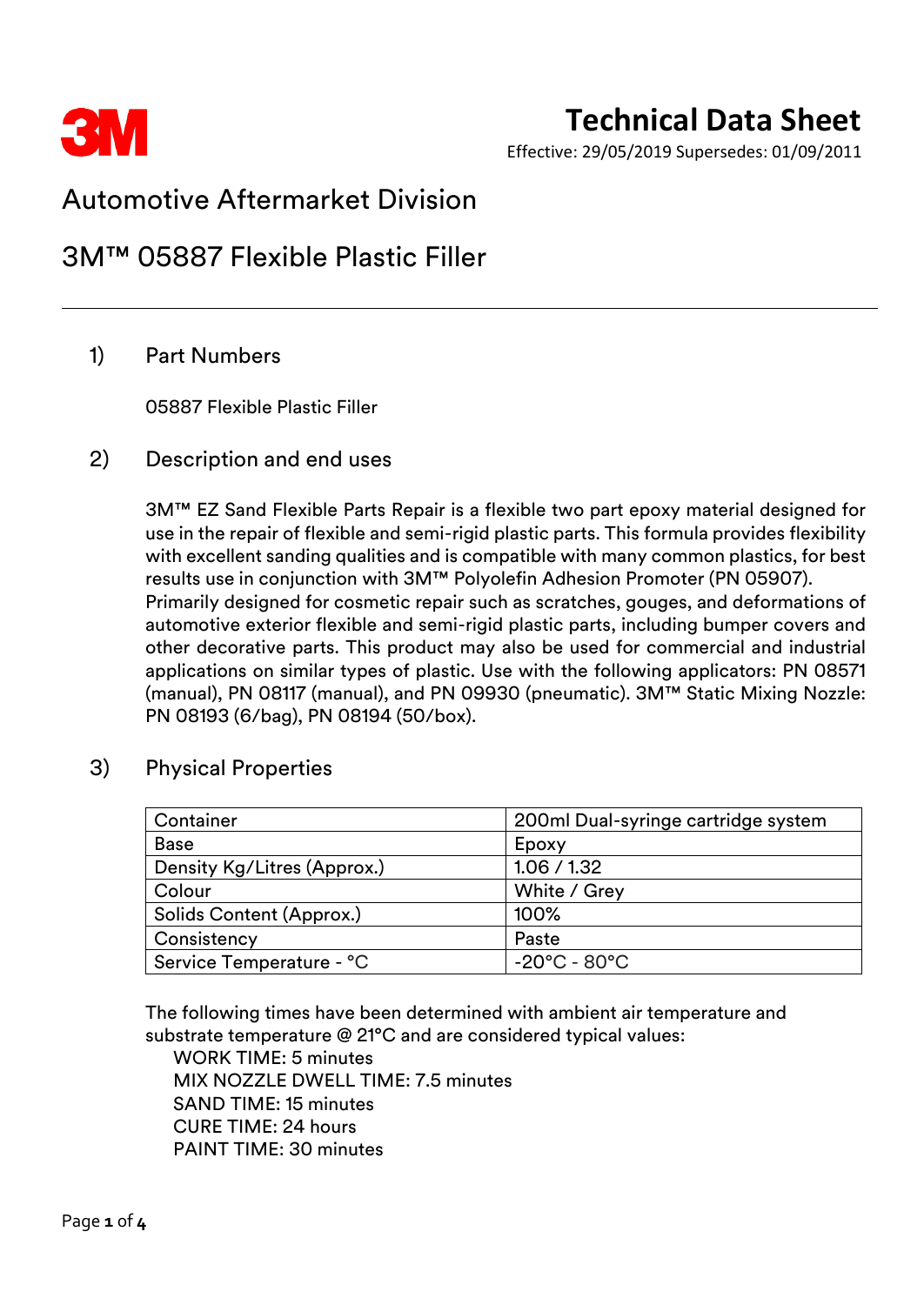

# **Technical Data Sheet**

Effective: 29/05/2019 Supersedes: 01/09/2011

# 4) Directions for Use

#### SURFACE PREPARATION:

1. Wash surface with soap and water to remove water soluble contaminants. Follow the soap and water wash with an appropriate 3M™ VOC compliant product for removal of surface contaminants. Reference the 3M™ Automotive Aftermarket Catalogue for a suitable VOC compliant product.

- 2. Sand the surface with a grade P180 abrasive.
- 3. Remove dust from surface using clean, un-oiled compressed air and a clean, dry rag.
- 4. Apply 3M™ Polyolefin Adhesion Promoter (PN 05907) following label directions.

#### PRODUCT PREPARATION:

1. Insert cartridge into applicator gun.

2. Remove retaining collar and plug from end of cartridge. Discard plug, save retaining collar.

3. Extrude a small amount of product until both parts A and B dispense equally. NOTE: If you choose not to use a mixing nozzle, extrude the amount of filler required, and mix by hand to a uniform colour.

4. Attach 3M™ Mixing Nozzle (PN 08193) to cartridge and lock in place with retaining collar. 5. Dispense a small amount of material and discard.

#### GENERAL REPAIR PROCESS:

1. Apply a thin coat of mixed material to the repair area using a clean plastic spreader, making certain to completely wet out the surface. Immediately add additional mixed material, building up the repair higher than the surrounding, undamaged area.

- 2. Allow material to cure 15 minutes.
- 3. Sand with a grade P180 abrasive followed by grade P240 and/or P320.

4. Remove dust from surface using clean, un-oiled compressed air and a clean, dry rag. NOTE: DO NOT SOLVENT WIPE.

5. Apply 3M™ Polyolefin Adhesion Promoter (PN 05907) following label directions.

APPLICATION WARNINGS: Once the initial cleaning steps are completed, do not solvent wipe the repair area again.

CLEAN-UP: Unmixed material may be cleaned from most surfaces with an appropriate 3M™ VOC compliant product for removal of surface contaminants. Reference the 3M™ Automotive Aftermarket catalogue for a suitable VOC compliant product.

## 5) Storage

When stored at the recommended conditions in original, unopened containers, this product has a shelf life of 24 months from the date of manufacture. Store in a dry area at 72°F for optimal shelf life. Store away from acids and other oxidizing agents. After use, leave mix nozzle in place to seal the cartridge.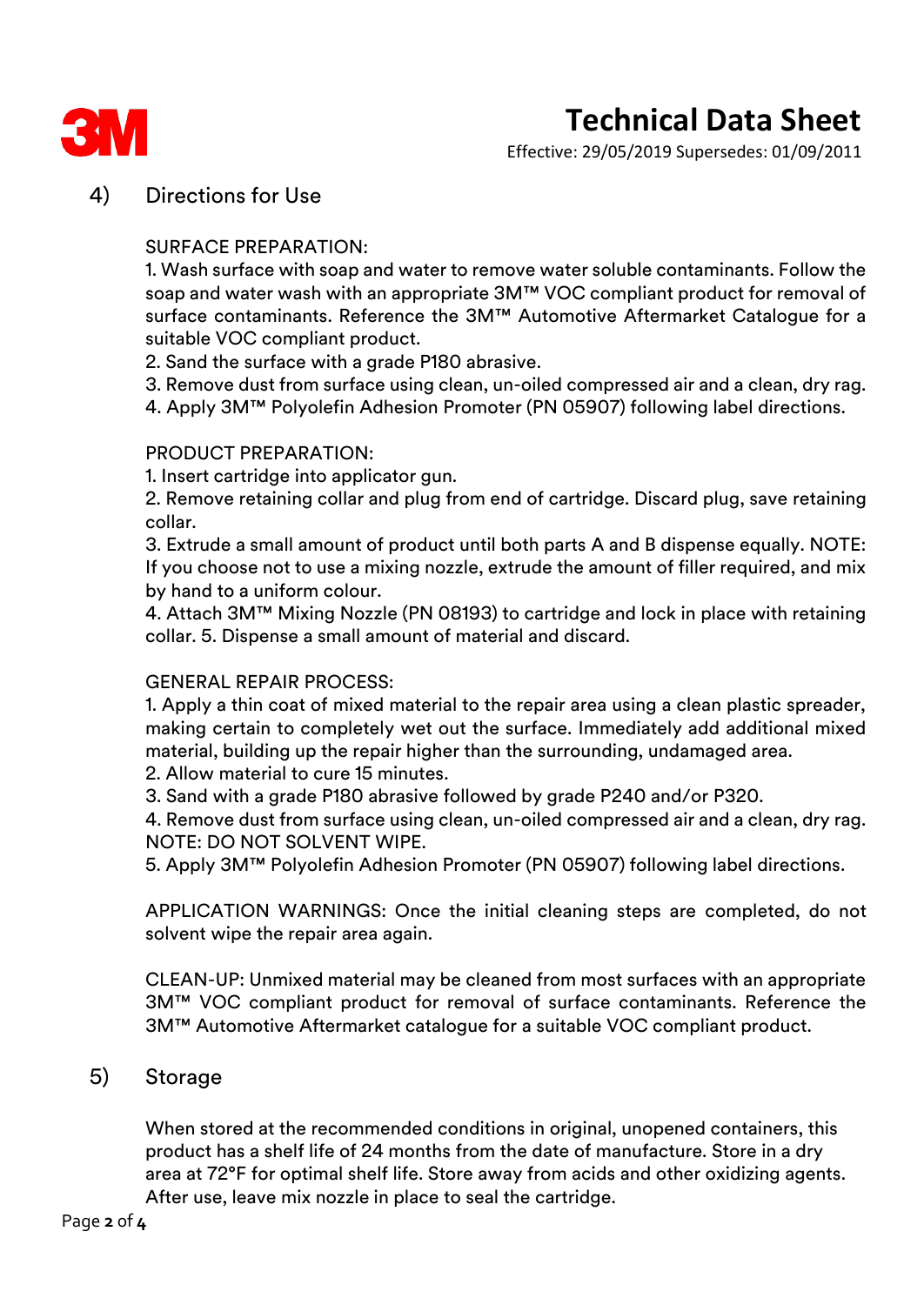

Effective: 29/05/2019 Supersedes: 01/09/2011

# 6) Safety

Read full instructions and material safety data sheet before use.

IMPORTANT: This product contains hazardous materials and therefore appropriate personal protective equipment should always be used. Please refer to the label and consult the material safety data sheet for full handling instructions and personal protection information. These are available via your stockist. The supplier disclaims any liability where the user does not wear the recommended personal protective equipment.

Do not breathe fumes and do not allow skin contact.

3M™ 05887 Flexible Plastic Filler is designed FOR PROFESSIONAL INDUSTRIAL USE ONLY.

7) Disclaimer

All statements, technical information and recommendations are based on tests we believe to be reliable but the accuracy or completeness thereof is not guaranteed. Please ensure before using our product that it is suitable for your intended use. All questions of reliability relating to this product are governed by the Terms of Sale subject, where applicable, to the prevailing law.

#### For Additional Health and Safety Information

3M South Africa & Sub-Saharan Africa, 146A Kelvin Drive, Woodmead, Sandton, South Africa, Tel: (0861) 225536

3M (East) AG Representation Office Tirane, Rruga Sami Frasheri, Pallati i Ri Perxhola Kati 2 Ap2, 1000 Albania

3M Arabia, LLC, Building 24-25 3M Saudi Arabia Zone C, Business Gate, Airport Road, Riyadh, Saudi Arabia

3M Bulgaria, Mladost 4, Business Park, bl.4, 2nd floor, Sofia 1766, Bulgaria

3M Česko, spol. s r.o., V Parku 2343/24, 148 00 - Praha 4, Czech Republic

3M (East) AG, Branch office Croatia, Avenija Većeslava Holjevca 40, 10 000 Zagreb, Croatia, Tel: +385 1 2499750, www.3m.com.hr

3M Egypt, Finance Center , New Cairo , Plot 140 , Banking Sector , 5th settlement , Cairo , Egypt

3M Hellas MEPE, Automotive Aftermarket Division, 20 Kifisias Avenue, 151 25 Marousi, Greece,

Phone: +30 210 68 85 300, innovation.gr@mmm.com, www.3M.gr

3M Hungária Kft, Neumann János u. 1/E, 1117 Budapest, Hungary

3M Israel, 91 Medinat Hayehudim St., Herzliya, Israel

3M Kenya Ltd, Victoria Towers, 3rd Floor, Kilimanjaro Av, Upperhill, Kenya